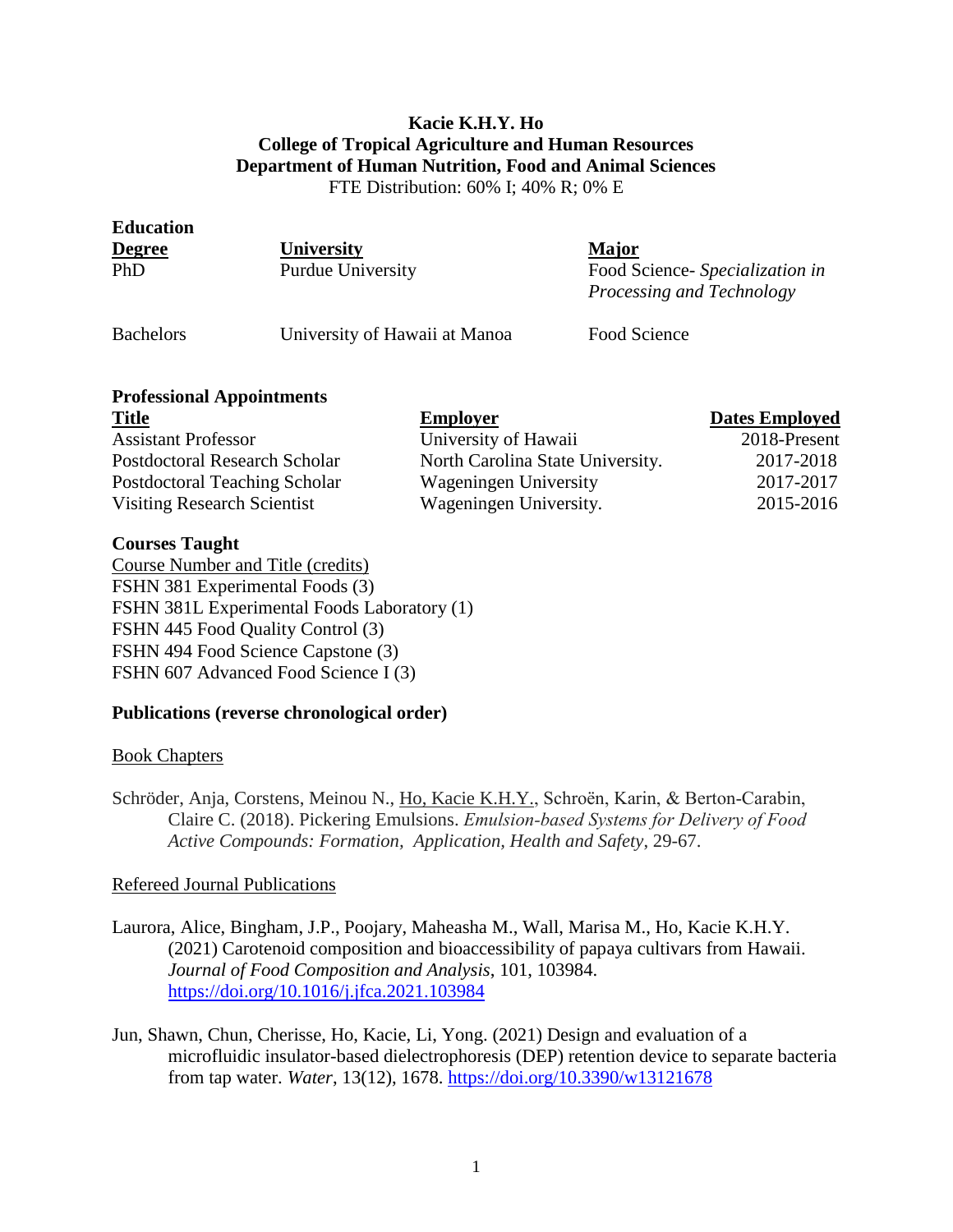- Ho, Kacie K.H.Y., Redan, Benjamin W. (2020). Impact of thermal processing on the nutrients, phytochemicals, and metal contaminants in edible algae. *Critical Reviews in Food Science and Nutrition,* 1-19. <https://doi.org/10.1080/10408398.2020.1821598>
- Ho, Kacie K.H.Y., Ferruzzi, Mario G., Wightman, JoLynne. (2020). Potential health benefits of (poly)phenols derived from fruit and 100% fruit juice. *Nutrition Reviews*, 78(2), 145-174. <https://doi.org/10.1093/nutrit/nuz041>
- Li, Min, Ho, Kacie K.H.Y., Hayes, Micaela, & Ferruzzi, Mario G. (2019) The roles of food processing in translation of dietary guidance for whole grains, fruits, and vegetables. *Annual Review of Food Science and Technology*, 10, 569-596. <https://doi.org/10.1146/annurev-food-032818-121330>
- Ho, Kacie K.H.Y., Haufe, Thomas C., Ferruzzi, Mario G., Neilson, Andrew P. (2018). Production and polyphenolic composition of tea. *Nutrition Today,* 53(6), 268-278. <https://doi.org/10.1097/NT.0000000000000304>
- Haufe, Thomas C., Ho, Kacie K.H.Y., Ferruzzi, Mario G., & Neilson, Andrew P. (2018). Potential Health Effects of Tea. *Nutrition Today*, *53*(5), 213-228. <https://doi.org/10.1097/NT.0000000000000294>
- Ho, Kacie K.H.Y., Schroën, Karin, San Martín-Gonzalez, M. Fernanda, Berton-Carabin, Claire C. (2018). Synergistic and antagonistic effects of plant and dairy protein blends on the physicochemical stability of lycopene-loaded emulsions. *Food Hydrocolloids. <https://doi.org/10.1016/j.foodhyd.2018.02.033>*
- Ho, Kacie K.H.Y., Schroën, Karin, San Martín-Gonzalez, M. Fernanda, Berton-Carabin, Claire C. (2016). Physicochemical stability of lycopene-loaded emulsions stabilized by plant or dairy proteins. *Food Structure*, *12,* 34-42.<http://dx.doi.org/10.1016/j.foostr.2016.12.001>
- Ho, Kacie K.H.Y., Ferruzzi, Mario G., Liceaga, Andrea M., San Martin-Gonzalez, M. Fernanda. (2015). Microwave-assisted extraction of lycopene in tomato peels: effect of extraction conditions on all-*trans* and *cis*-isomer yields. *LWT-Food Science and Technology, 62*(1), 160-168.<http://dx.doi.org/10.1016/j.lwt.2014.12.061>

## Leadership Roles (Committees, Boards, Advisory, etc.)

*Professional Roles*

Secretary. 2021-2022. Multistate Research Project Nutrient Bioavailability-Phytochemicals and Beyond Cohort.

Treasurer. 2019-Present. Institute of Food Technologists-Hawaii Section.

Secretary-Treasurer. 2018-2021. American Oil Chemists' Society Health & Nutrition Division.

Newsletter Editor. 2018-2021. American Oil Chemists' Society Health & Nutrition Division. Lifetime Member, 2013-Present. Phi Tau Sigma (Food Science Honorary)

Review Board Member. 2013-2016. Institute of Food Technologists Higher Education Review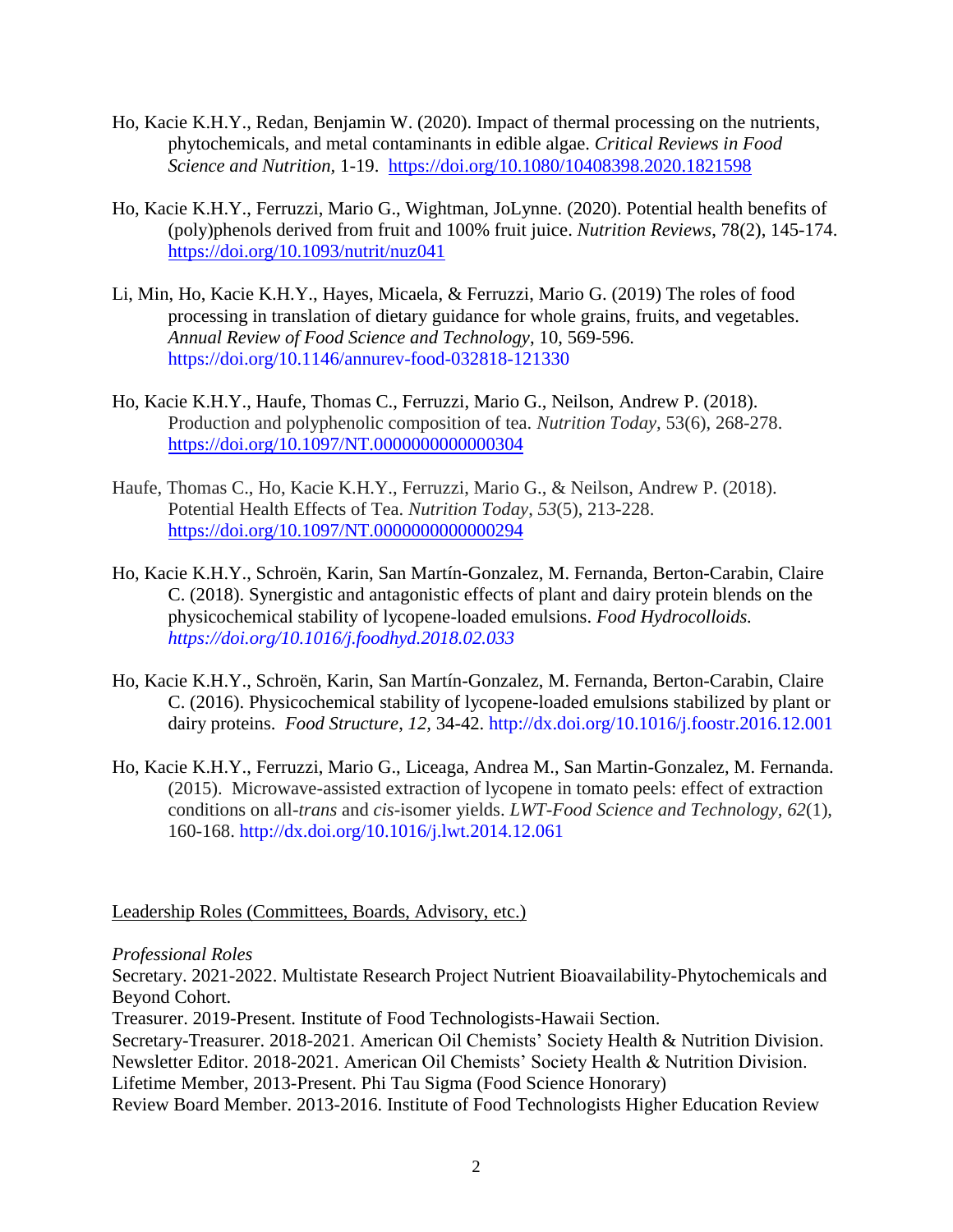#### *University/College/Departmental Roles*

Committee Member. 2021-Present. CTAHR Strategic Planning Working Group. Chair. 2021-Present. HNFAS Strategic Planning Committee. Instructional Committee Member. 2020-Present. CTAHR Faculty Senate Committee Member. 2019-Present. HNFAS Space Committee. Committee Member. 2019-Present. HNFAS Research and Extension Committee. Committee Member. 2019-Present. CTAHR Research Day Committee. Committee Member. 2019-Present. Board of Reagents Willard Wilson Award Committee. Committee Member. 2019. CTAHR Student Research Symposium Committee.

#### **Graduate Students**

| Category                            | <b>Current Number of Students</b> | Number Graduated |
|-------------------------------------|-----------------------------------|------------------|
| (Career)                            |                                   |                  |
| <i>Chair</i> of Master's Committees |                                   |                  |
| <i>Chair</i> of PhD Committees      |                                   |                  |
| Member of Master's Committees       |                                   |                  |
| Member of PhD Committees            |                                   |                  |

#### **Grant Support**

Title of Grant: Enhanced bacterial viability of freeze-dried probiotics using supercooling

pretreatment Source of Grant: USDA SBIR Phase I Total Dollar Value (Your share of the grant value): \$25,000 (\$25,000) Dates of Grant: 10/21-02/22 Role (PI, CoPI): PI

Title of Grant: Electric and magnetic field-based supercooling technology to ensure the freshness in the food supply chain

Source of Grant: USDA-NIFA-AFRI Total Dollar Value (Your share of the grant value): \$500,000 Dates of Grant: 01/21-12/23 Role (PI, CoPI): CoPI

Title of Grant: Enhancing local pork marketing for Oahu hog producers Source of Grant: Hawaii Department of Agriculture Total Dollar Value (Your share of the grant value): \$165,935 (\$165,935) Dates of Grant: 11/20-08/21 Role (PI, CoPI): PI

Title of Grant: Nanobubble technology applications in aquaculture, aquaponics, hydroponics, environment, food and

food safety Source of Grant: CTAHR Team Science Total Dollar Value (Your share of the grant value): \$80,000 Dates of Grant: 10/19-09/21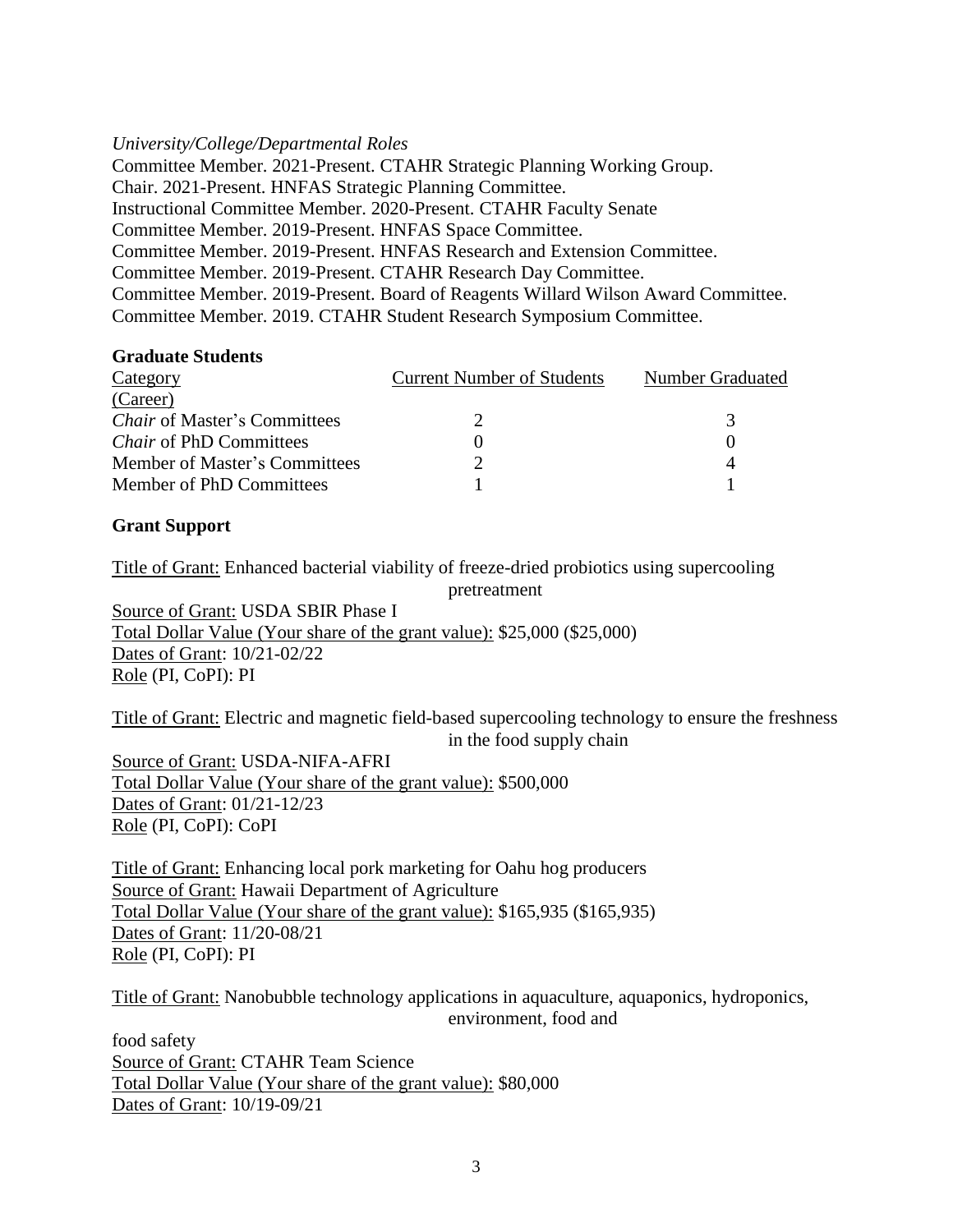## Role (PI, CoPI): CoPI

Title of Grant: Optimizing local food nutrient density through agriculture and food processing practices and enhancing public awareness on nutrient value in local food Source of Grant: CTAHR Team Science Total Dollar Value (Your share of the grant value): \$36,618 (\$19,627) Dates of Grant: 10/19-09/21 Role (PI, CoPI): (Multi) PI

Title of Grant: Postharvest technology and nutrition studies for Hawaii specialty crops and fruits Source of Grant: USDA-ARS Total Dollar Value (Your share of the grant value): \$131,389 (\$131,389) Dates of Grant: 10/18-09/23 Role (PI, CoPI): PI

## **Presentations at Conferences**

Title: Development of soy-isoflavone Pickering-particles for oil-in-water (O/W) emulsion stability (Poster) Authors (put an asterisk on the presenter): Pereira, Garinn M.\* & Ho, Kacie K.H.Y. Name of Conference: 2021 Institute of Food Technologists Annual Meeting Location: Online Date of Presentation: July 19-21, 2021

Title: Stability of Soy Protein-isoflavone Particles and Pickering Emulsions (Oral) <https://doi.org/10.21748/am21.408> Authors (put an asterisk on the presenter): Pereira, Garinn M.\* & Ho, Kacie K.H.Y. Name of Conference: 2021 American Oil Chemists' Society Annual Meeting Location: Online Date of Presentation: May 7, 2021

Title: Nutritional and phytochemical analysis of different colored taro varieties in Hawaii <https://doi.org/10.21748/am21.537>

Authors (put an asterisk on the presenter): Senga, Kento\* & Ho, Kacie K.H.Y. Name of Conference: 2021 American Oil Chemists' Society Annual Meeting Location: Online Date of Presentation: May 3-14, 2021

Title: Composition and carotenoid bioaccessibility of papaya (*C. papaya*) cultivars from Hawaii (Poster) Authors (put an asterisk on the presenter): Laurora, Alice, Bingham, J.P., Poojary, Mahesha, M., Ho, Kacie K.H.Y.\* Name of Conference: 2021 Leading Emerging and Diverse Scientists Summit Location: Online Date of Presentation: February 18, 2021